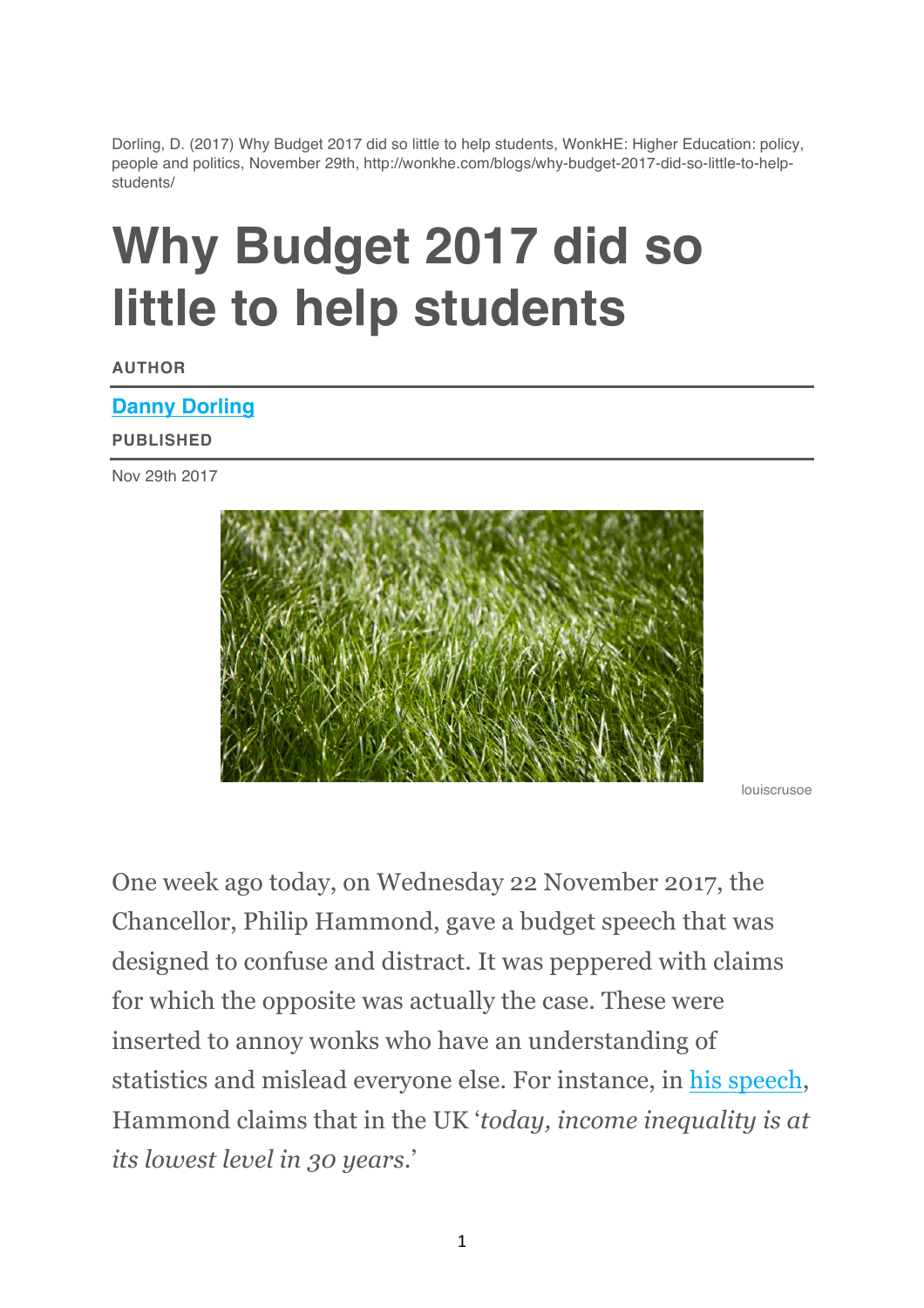Now, it is true that there is one very bad measure of income inequality that can be used to defend that statement. It is the measure that ignores the entire incomes of the best-off tenth, and the worst-off tenth of the population. It is the measure I used as the first graph in my most recent book to illustrate how in recent years the government has used smoke and mirrors, assuming nobody will uncover the truth and question their statements about inequality.



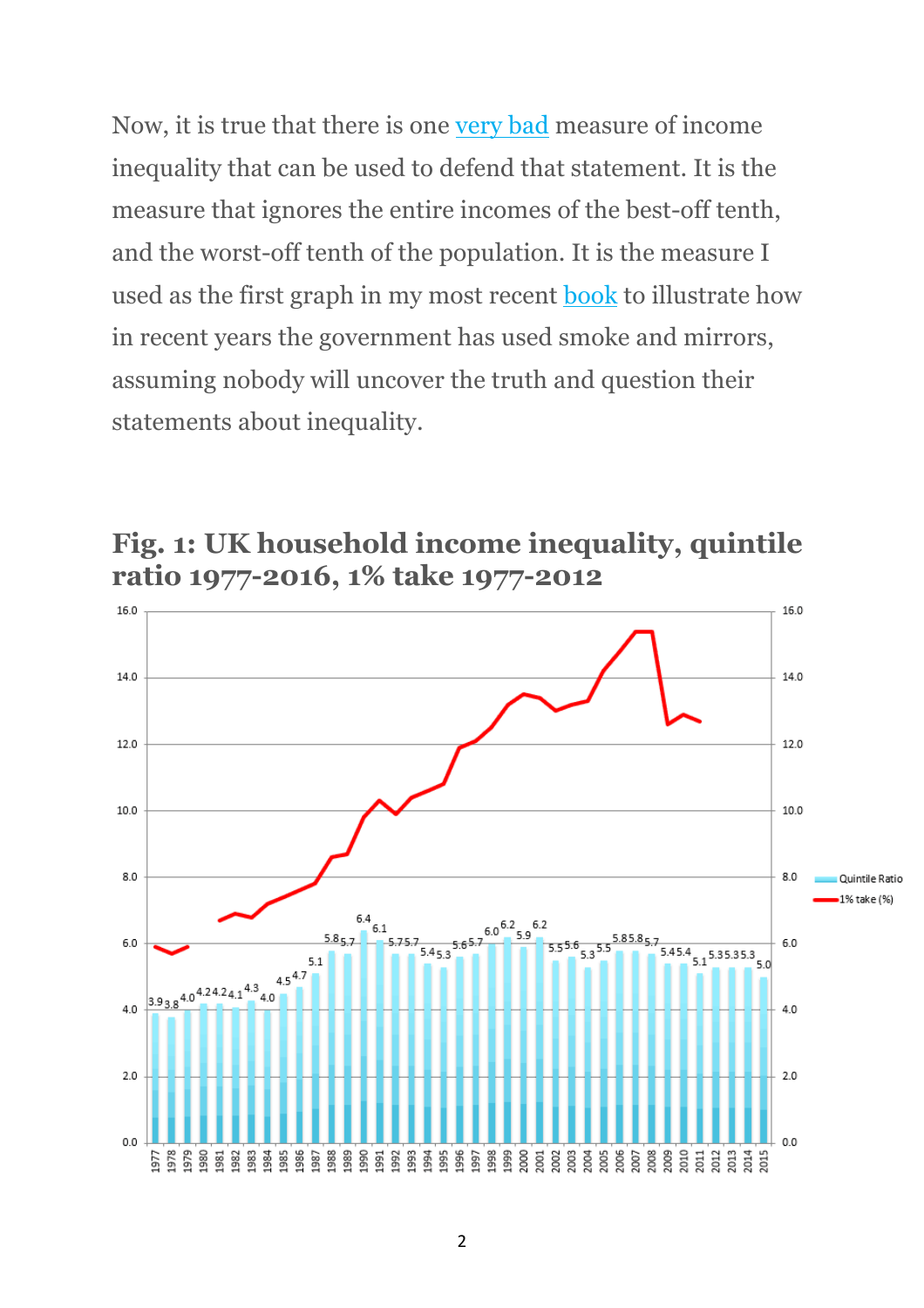It is the ratio of the *median* incomes of the highest and lowest quintiles, shown by the blue bars in the chart above. The red line illustrates why saying that inequality is at its lowest level for 30 years is so misleading, unless you do not consider the best-off 1%, or even best-off 10% (and worst off 10%) as part of society. The red line shows the share of the total income taken each year by the best-off 1%.

So, why would a Chancellor and his advisors place such a claim so brazenly in a budget speech? The answer is that they would like attention drawn to it. They are not stupid. They must know it will be questioned. This is called misdirection. What they really don't want attention drawn to is what was most important about the speech – everything that was not in it – all the sins of omission. This article is about one of those sins.

#### **Almost inaudible praise**

Universities are mentioned just twice by the Chancellor. Once, when they are somewhat slighted in relation to the '*commercial development labs of our great companies*' and second, in how Hammond aims to capitalise on '*the global reputations of our two most famous universities'*. For those as old as Philip Hammond and me, this is reminiscent of a joke in the 1970s series 'Yes Minister'. The Minister in question worries that '*we*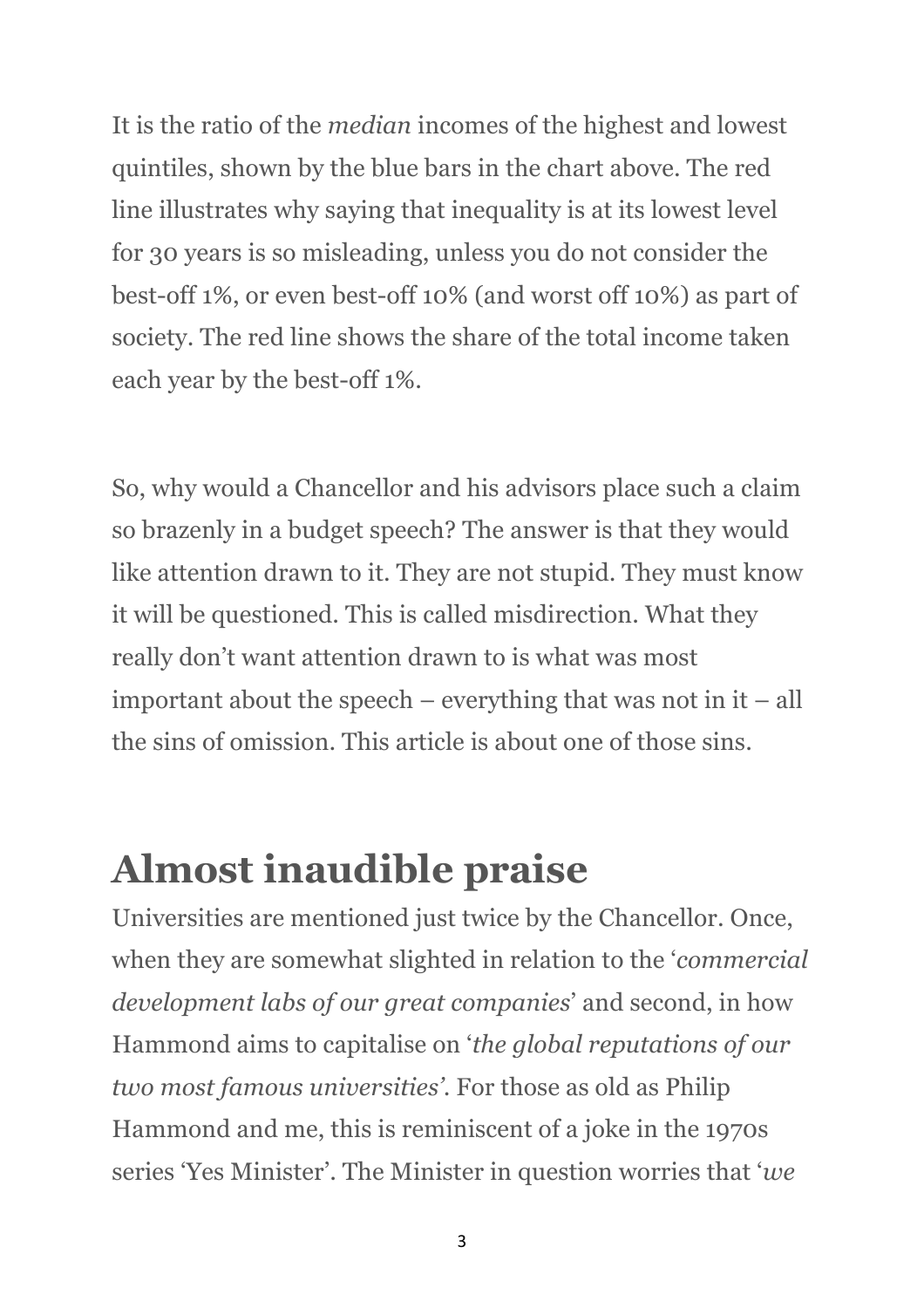*must do something for the universities*' and his permanent secretary, Sir Humphrey, replies soothingly '*of course minister, both of them'*.

It is sad when national budgets become a mixture of half-truths and bad jokes. What the Budget should have announced was the beginning of the end of tuition fees and student loans, or at least a significant change to them. But Philip Hammond and his colleagues appear to like the student loan system as it is, with November's budget giving only small hints and little tangible evidence of the promised "major review" that government hinted at this summer amounting to much in reality.

### **Tinkering won't work**

Returning to the Budget, Philip Hammond is often portrayed as a boring person – '*spreadsheet Phil'* or an *'economic Eyeore'*. At least Hammond did not announce new cuts to university budgets for government spending (with the two-year freeze on fees already known), but he also doesn't like talking about student loans, or tuition fees – as is evident from his budget speech.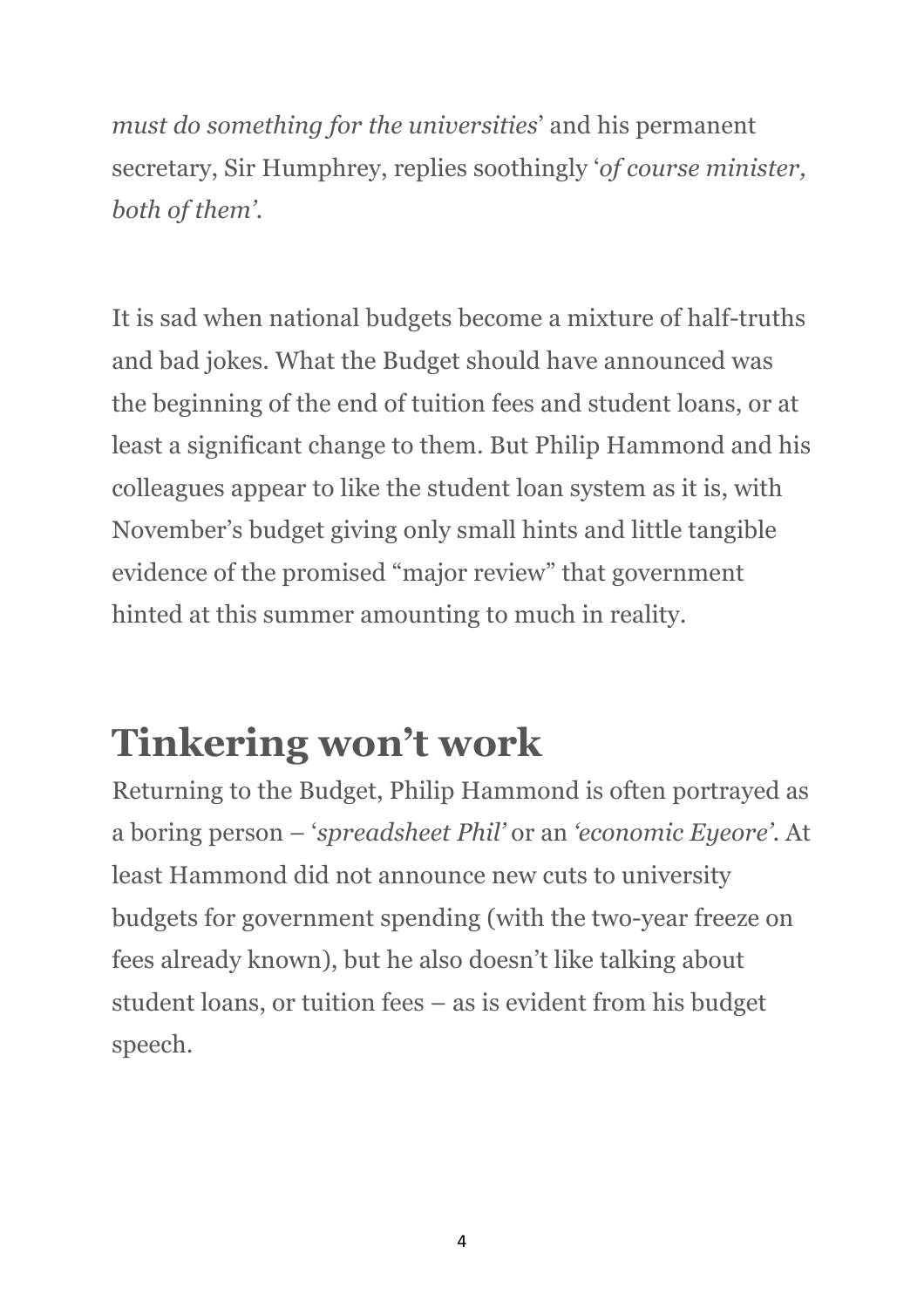Nothing was mentioned in the Budget about student loans. In fact, students were not mentioned at all other than that Hammond wants a few extra computer science teachers in schools, at some point in the unspecified future. In the small print of the Budget's supporting documents there is a promise to stop charging graduates more than they actually owe once they have paid the loan off – due to the currently archaic and faulty system – but that was known about before the Budget.

Opposition to student loans is growing. The system allows rich families to pay many billions of pounds less tax overall. This is as compared to what the rich pay in more equitable countries, where such loans do not exist and where university tuition fees are either very low or not charged at all. By contrast, the richest students in England do not use the current student loans system at all. The existing system is also defended most loudly by some of the wealthiest and best-paid people in our society.

Some former vice chancellors who once defended the student loan system try to paint the call for the abolition of tuition fees and the ending of the student loans system as '*middle class populism*'. This is a misuse of the word populism. As Müller has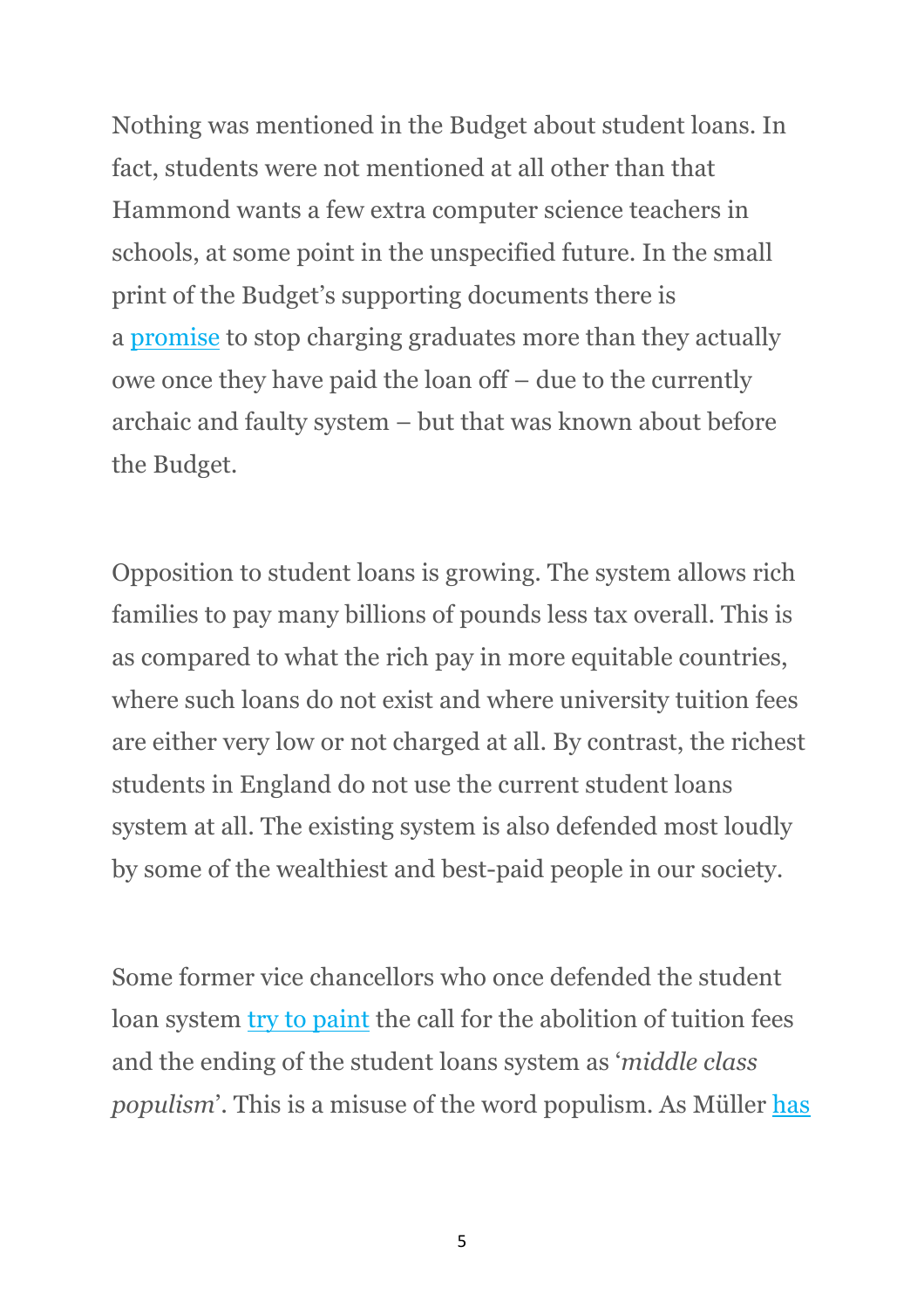explained, the English middle classes are hardly claiming to represent 'the people'.

Over the summer of 2017 it was suggested that ministers might re-consider the student loans system, and at the very least reduce interest rates on the loans from the currently eyewatering figure of over 6%. Instead, we got some rushed announcements at the Conservative Party Conference, which seemed to blindside the universities minister. And yet in the Budget nothing was done.

Tinkering with interest rates could simply be about trying to continue to make loans palatable to a big enough minority, so that the system can continue. In my view what is needed is the abolition of all future fees and tuition loans, as is currently proposed by the Labour Party.

Serious consideration also needs to be given to how unfair current loans are for those already studying, how unfair the historic debt is, and how students can best be supported with maintenance grants.

It is not just those on the progressive side of politics who are now talking about this more. Two explicitly Conservative think tanks have recently suggested ways to modify the student loan system in order to preserve it. Their work, coupled with suggestions elsewhere on Wonkhe that this is all rather complicated, tend to support the current Conservative-backed

6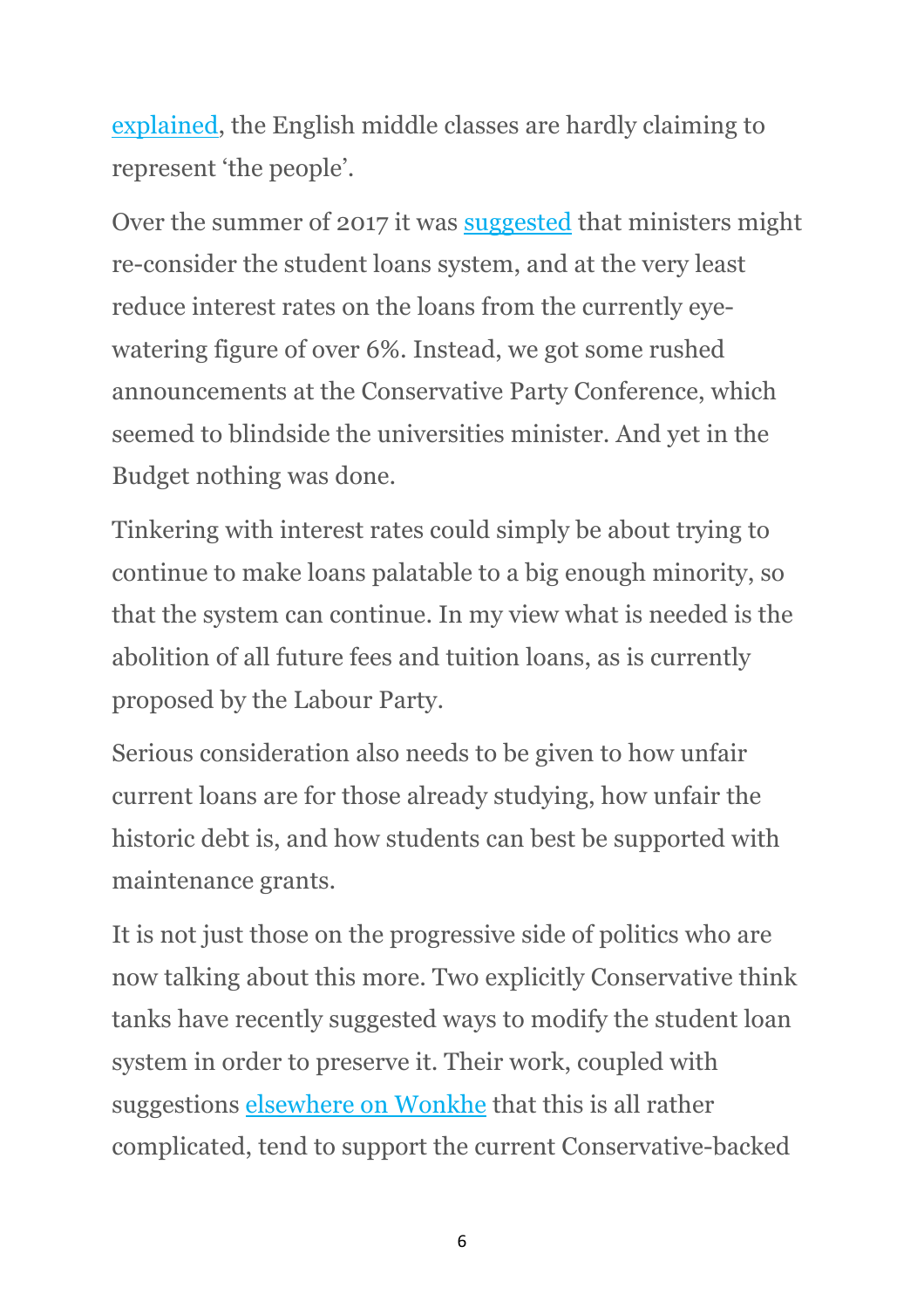system. In contrast, Labour would abolish tuition fees for all new students. The Labour party is hardly the vanguard of the middle class, as Alasdair Rae's diagram below may help illustrate.





There are 533 constituencies in England, so the first 9 bars have 53 constituencies each and the last one has 56, hence the different size. The Conservative constituency in the most deprived decile is Walsall North. The Labour constituency in the least deprived decile is Sheffield Hallam.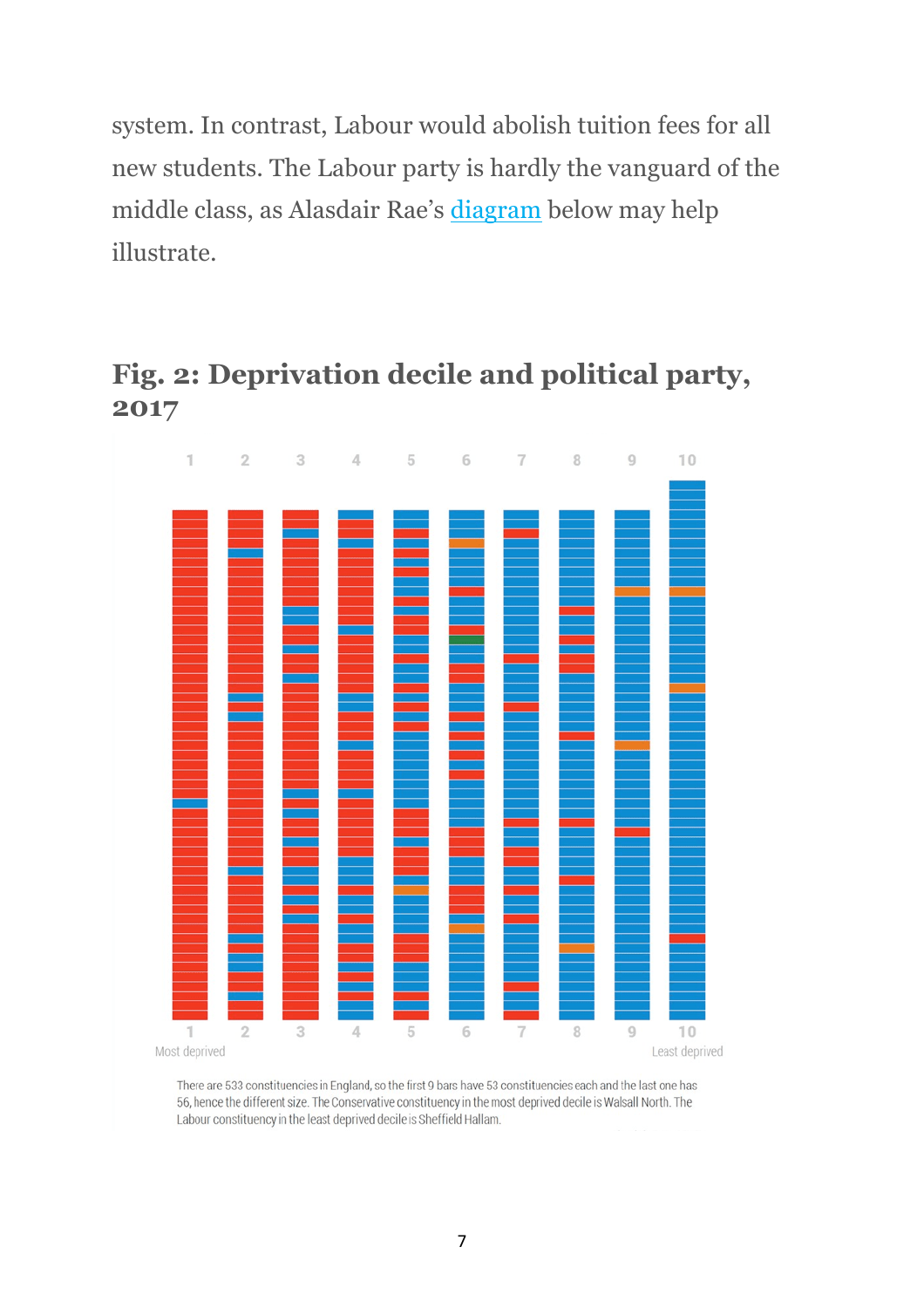## **…and statistics**

In my last article for Wonkhe, I explained that it had been estimated that in 2011, some 15% of university students were not taking out student loans at all. In almost all cases this was because a parent or grandparent was paying their fees for them. There is now data that is more recent, but it is not as good. The new data suggests that as the higher fees of £9,000 and above have come in, the proportion taking out no loans at all, has fallen to 7.2% by 2014/15.

However, this data also suggests that some 10.7% of students who are eligible take out no maintenance loan. I suspect that the proportion who are getting substantial help from parents or grandparents, towards either their fees and/or maintenance, is still around 15% (it has to be less than 17.9% but more than 10.7%). Further research would identify the precise proportion, accounting for very strictly adherent Muslim students (no sharia compliant option being available at the time), mature students of independent means, those living at home (with lower living costs) and those who have borrowed elsewhere.

This also suggests only about 7% of parents are so rich that they can still afford £9,000 a year fees for their children. And yes – without further research it would be hard to confirm they are

8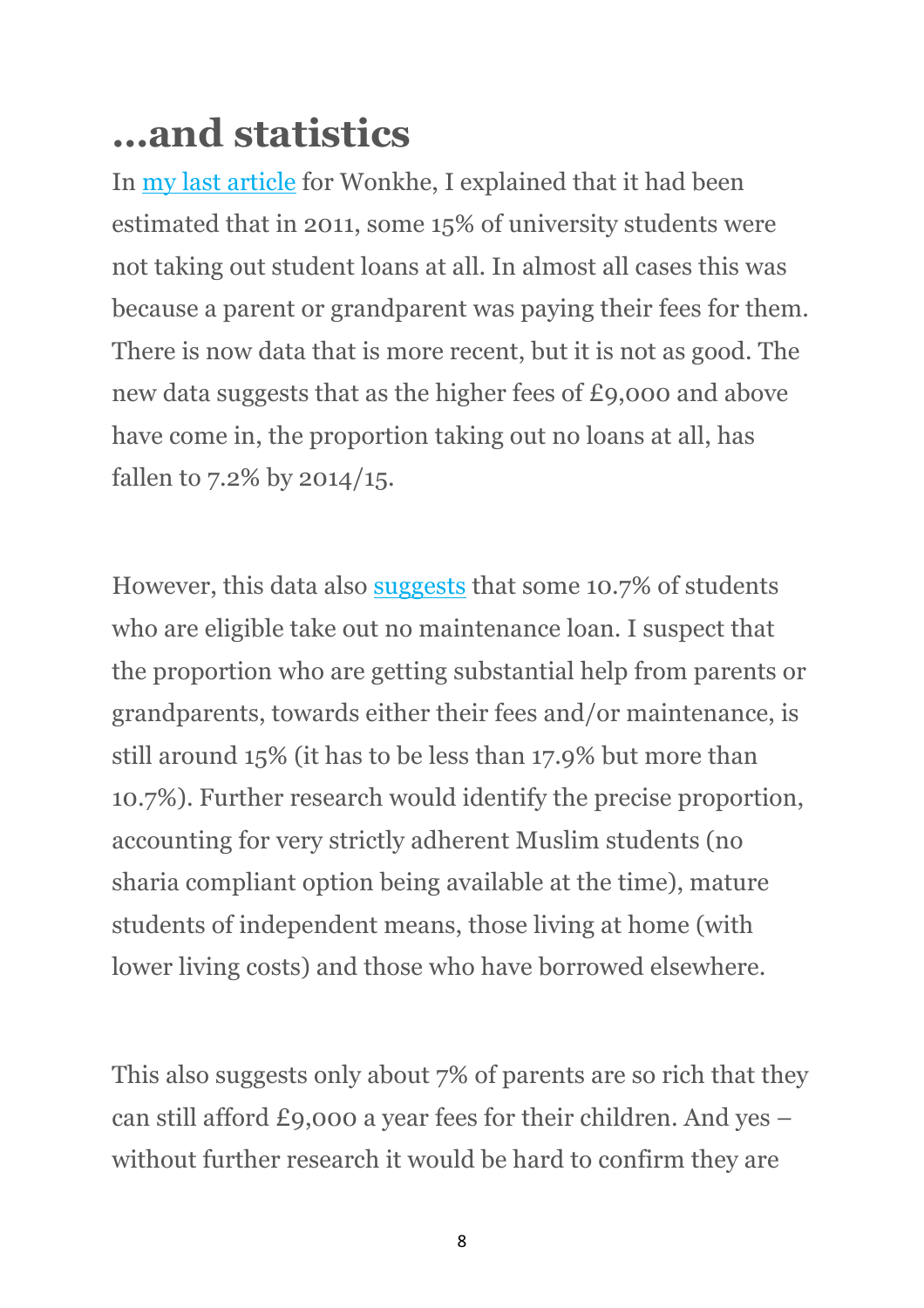the same people – but it's worth noting that this is the same as the proportion who paid for their children to go to private schools.

The statistics we have on higher education funding are not good quality. The latest will probably be released at the end of November 2017. Before they are released, they will first be given to 28 people. Between them these 28 will release stories telling you that everything is getting better. If they had nothing to hide then the statistics would be released at the same time to everyone. It is not easy making up stories saying that the student loan system is fair.

They need a head start with the numbers if they are going to try to spin such a story, especially for the forthcoming figures.

### **Your own children**

In 1990, when that medium-quintile to medium-quintile income inequality figure hit its peak, at the end of Mrs Thatcher's eleven years in power, a then junior Minister, John Gummer, tried to feed his daughter a burger at a country park to show that he was not concerned about whether meat might carry Bovine Spongiform Encephalopathy (BSE) causing CJD.